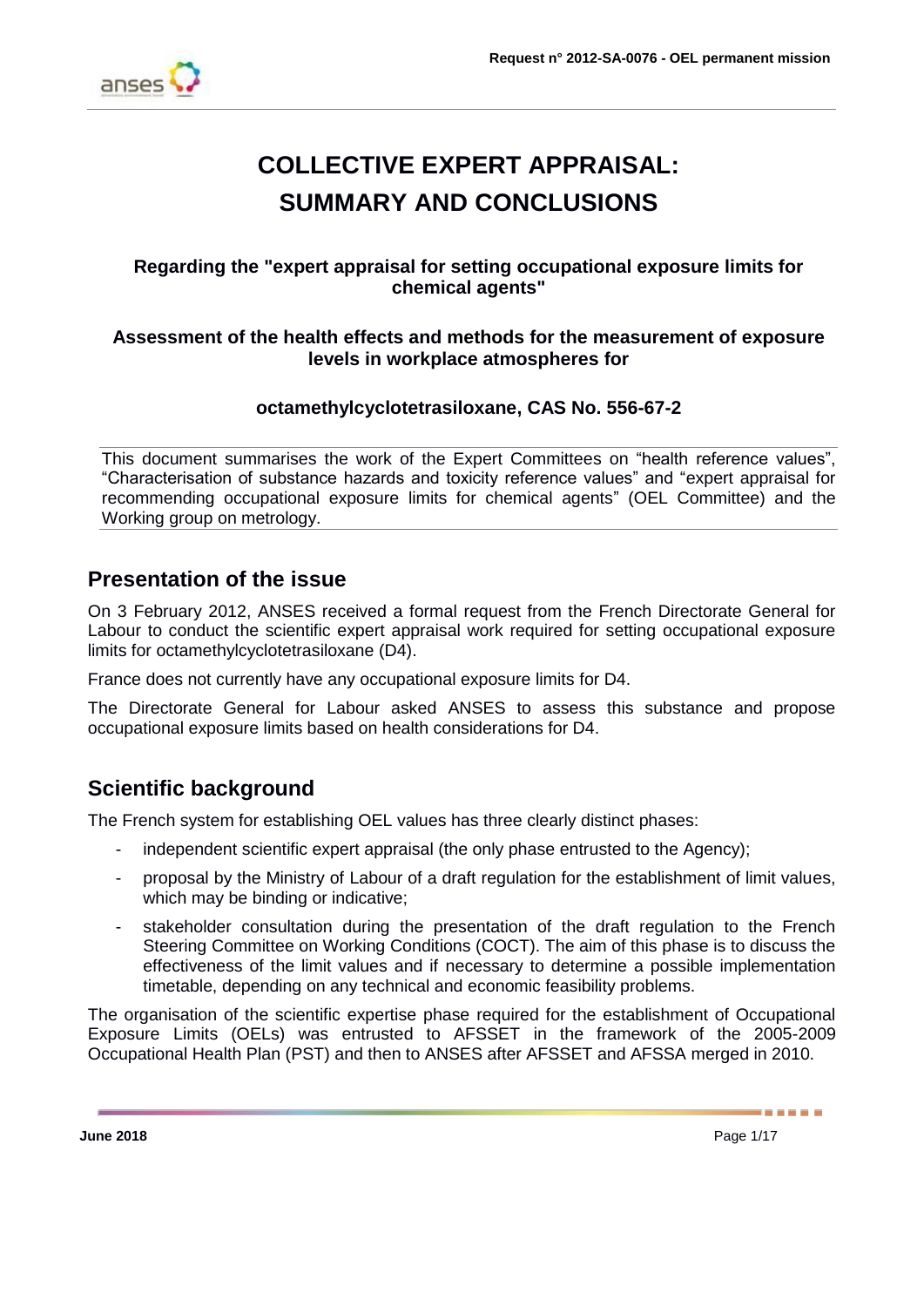Occupational exposure limits, as proposed by the Committee are concentration levels of pollutants in workplace atmospheres that should not be exceeded over a determined reference period and below which the risk of impaired health is negligible. Although reversible physiological changes are sometimes tolerated, no organic or functional damage of an irreversible or prolonged nature is accepted at this level of exposure for the large majority of workers. These concentration levels are determined by considering that the exposed population (workers) is one that excludes both children and the elderly.

These concentration levels are determined by the Committee experts based on information available from epidemiological, clinical, animal toxicology studies, etc. Identifying concentrations that are safe for human health generally requires adjustment factors to be applied to the values identified directly by the studies. These factors take into account a number of uncertainties inherent in the extrapolation process conducted as part of an assessment of the health effects of chemicals on humans.

The Committee recommends the use of three types of values:

- 8-hour occupational exposure limit (8h-OEL): this corresponds to the limit of the timeweighted average (TWA) of the concentration of a chemical in the air of a worker's breathing zone over the course of an 8-hour shift. In the current state of scientific knowledge (in toxicology, medicine, epidemiology, etc.), the 8h-OEL is designed to protect workers exposed regularly and for the duration of their working lives from the medium- and long-term health effects of the chemical in question;
- short-term exposure limit (STEL): this corresponds to the limit of the time-weighted average (TWA) of the atmospheric concentration of a chemical in the workers' breathing zone over a 15-minute reference period during the peak of exposure, irrespective of its duration. It aims to protect workers from adverse health effects (immediate or short-term toxic effects such as irritation phenomena) due to peaks of exposure;
- ceiling value: this is the limit of the atmospheric concentration of a chemical in the worker's breathing zone that should not be exceeded at any time during the working period. This value is recommended for substances known to be highly irritating or corrosive or likely to cause serious potentially irreversible effects after a very short period of exposure.

These three types of values are expressed:

- either in mg.m<sup>-3</sup>, i.e. in milligrams of chemical per cubic metre of air and in ppm (parts per million), i.e. in cubic centimetres of chemical per cubic metre of air, for gases and vapours;
- or in mg.m<sup>-3</sup>, only for liquid and solid aerosols;
- or in f.cm<sup>-3</sup>, i.e. in fibres per cubic centimetre for fibrous materials.

The 8h-OEL may be exceeded for short periods during the working day provided that:

- the weighted average of values over the entire working day is not exceeded;
- the value of the STEL, when it exists, is not exceeded.

In addition to the OELs, the Committee assesses the need to assign a "skin" notation, when significant penetration through the skin has been identified (ANSES, 2017). This notation indicates the need to consider the dermal route of exposure in the exposure assessment and, where necessary, to implement appropriate preventive measures (such as wearing protective gloves). Skin penetration of substances is not taken into account when determining the atmospheric limit levels, yet can potentially cause health effects even when the atmospheric levels are respected.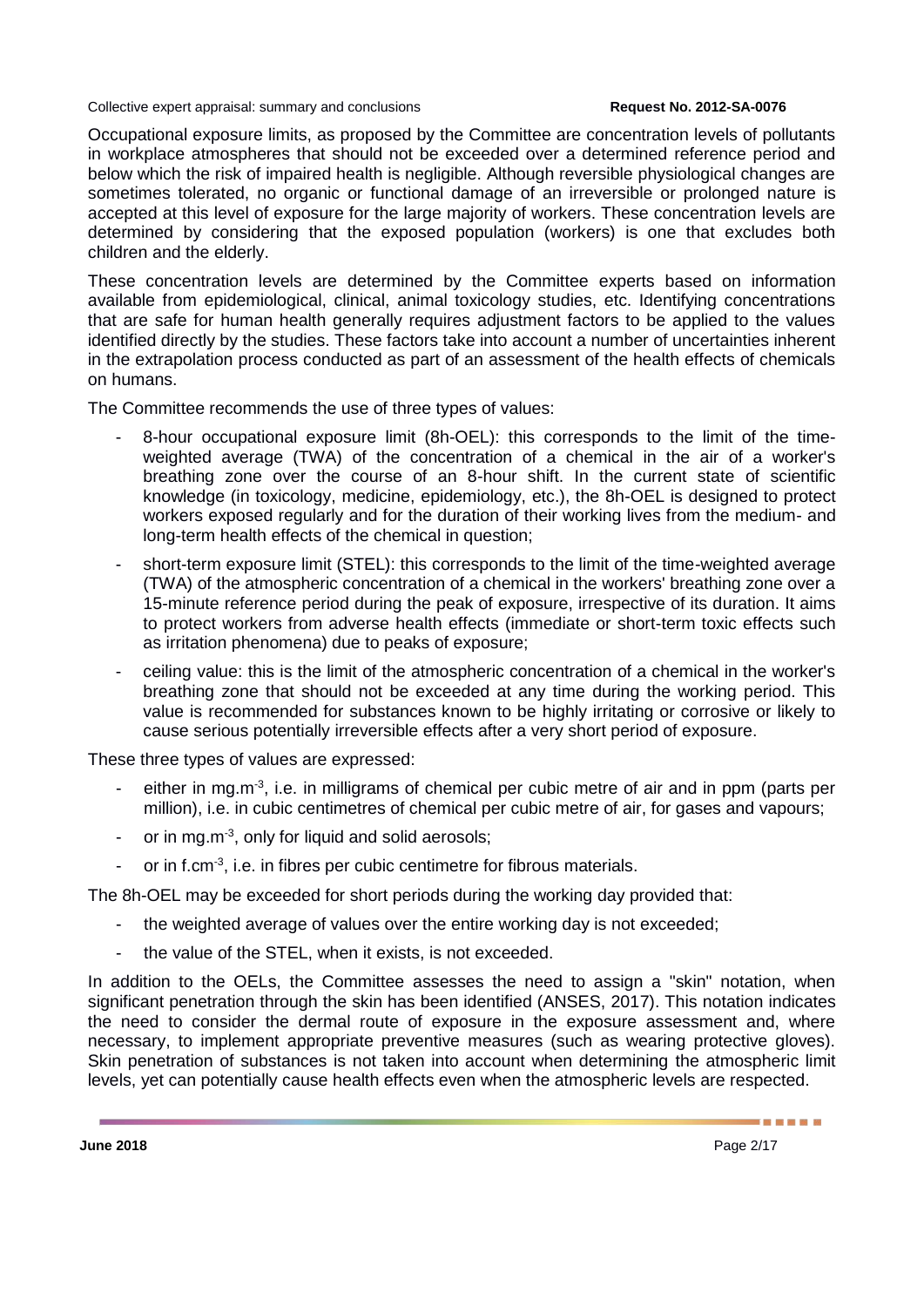The Committee also assesses whether or not it is necessary to assign a "noise" notation, indicating a risk of hearing impairment in the event of co-exposure to noise and the substance below the recommended exposure limits, to enable preventionists to implement appropriate measures (collective, individual and medical).

The Committee also evaluates the applicable reference methods measuring exposure levels in workplace atmospheres. The quality of these methods and their applicability to the measurement of exposure levels for comparison with an OEL are assessed, particularly with regards to their compliance with the performance requirements in the NF-EN 482 Standard and their level of validation.

## **Organisation of the expert appraisal**

ANSES entrusted examination of this request to the Expert Committee on expert appraisal for recommending occupational exposure limits for chemical agents (OEL Committee). The Agency also mandated the Committee on "Characterisation of substances hazards and toxicity reference values" (Substances Committee) for the health assessment effects and the Working Group on Metrology to assess the methods for measuring atmospheric concentrations in the workplace.

The methodological and scientific aspects of the expert appraisal work were regularly submitted to the OEL Committee.

The report produced takes into account the comments and additional information provided by the members of the OEL Committee.

This expert appraisal was therefore conducted by a group of experts with complementary skills. It was carried out in accordance with the French Standard NF X 50-110 "Quality in Expertise Activities".

## **Prevention of risks of conflicts of interest**

ANSES analyses the links of interest declared by the experts prior to their appointment and throughout the work, in order to avoid potential conflicts of interest with regard to the matters dealt with as part of the expert appraisal.

The experts' declarations of interests are made public *via* the ANSES website (www.anses.fr).

## **Description of the method**

#### For the assessment of health effects:

A summary report was prepared by ANSES and submitted to the Substances Committee and the OEL Committee, which commented on and added to it.

The summary report was based on bibliographic information taking into account the scientific literature that had been published on this substance up to 2016. The literature search was undertaken in the following databases: Medline, Toxline, HSDB, ToxNet (CCRIS, GENE-TOX, IRIS), ScienceDirect, Scopus, and ECHA, as well as the SCCS<sup>1</sup> report of 2010 ("Opinion on Cyclomethicone").

-

<sup>&</sup>lt;sup>1</sup> SCCS: Scientific Committee on Consumer Safety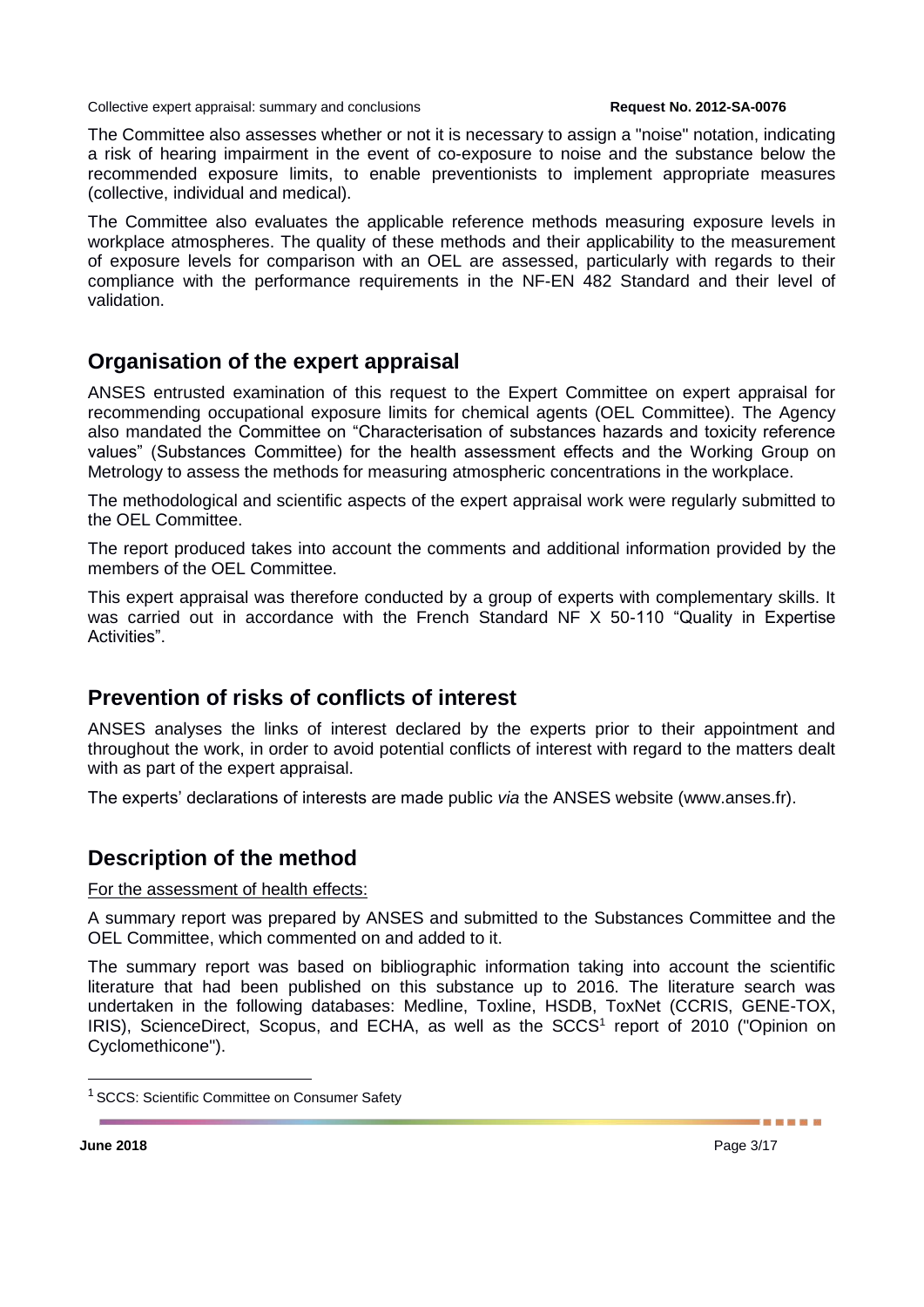#### For the assessment of the methods for measuring exposure levels in the workplace:

A summary report was prepared by the WG on Metrology and submitted to the OEL Committee, which added its own comments.

The summary report presents the various protocols for measuring D4 in workplace atmospheres, which were identified and grouped according to the methods used. These methods were then assessed and classified based on the performance requirements set out particularly in the French Standard NF EN 482: "Workplace atmospheres - General requirements for the performance of procedures for the measurement of chemical agents" and the decision-making criteria listed in the methodology report (ANSES, 2017).

A list of the main sources consulted is detailed in the methodology report (ANSES, 2017).

These methods were classified as follows:

- Category 1A: the method has been recognised and validated (all of the performance criteria in the NF EN 482 Standard are met);
- Category 1B: the method has been partially validated (the essential performance criteria in the NF EN 482 Standard are met);
- Category 2: the method is indicative (essential criteria for validation are not sufficiently clear);
- Category 3: the method is not recommended (essential criteria for validation are lacking or inappropriate).

A detailed comparative study of the methods in Categories 1A, 1B and 2 was conducted with respect to the various validation data and the technical feasibility, in order to recommend the most suitable method(s) for measuring concentrations for comparison with OELs.

The report, as well as the summary and conclusions of the collective expert appraisal were adopted by the Expert Committee on expert appraisal for recommending occupational exposure limits for chemical agents on 15 May 2017.

This collective expert appraisal work and the summary report were submitted to public consultation from 22/11/2017 to 22/01/2018. The people or organizations who contributed to the public consultation are listed in appendix 2 of the report (only available in French). The comments received were reviewed by the Committee on Health Reference Values (term of office 2017-2020) who finally adopted this version on the 21/06/2018.

## **Results of the collective expert appraisal on health effects**

### Toxicokinetics data

#### *Absorption*

In a study of 12 volunteers exposed for one hour to 10 ppm of inhaled D4, the average deposition fraction was 8% (Utell *et al.*, 1998). In animals, the results were very similar: following single or repeated exposure to various concentrations in rats, absorption ranged from 5% to 6% (Plotzke *et al.*, 2000).

By the oral route, studies showed that absorption was dose-dependent (the absorbed fraction in rats was lower for high doses than for the lowest doses, Dobrev *et al*., 2008) as well as vehicle-

**June 2018** Page 4/17

------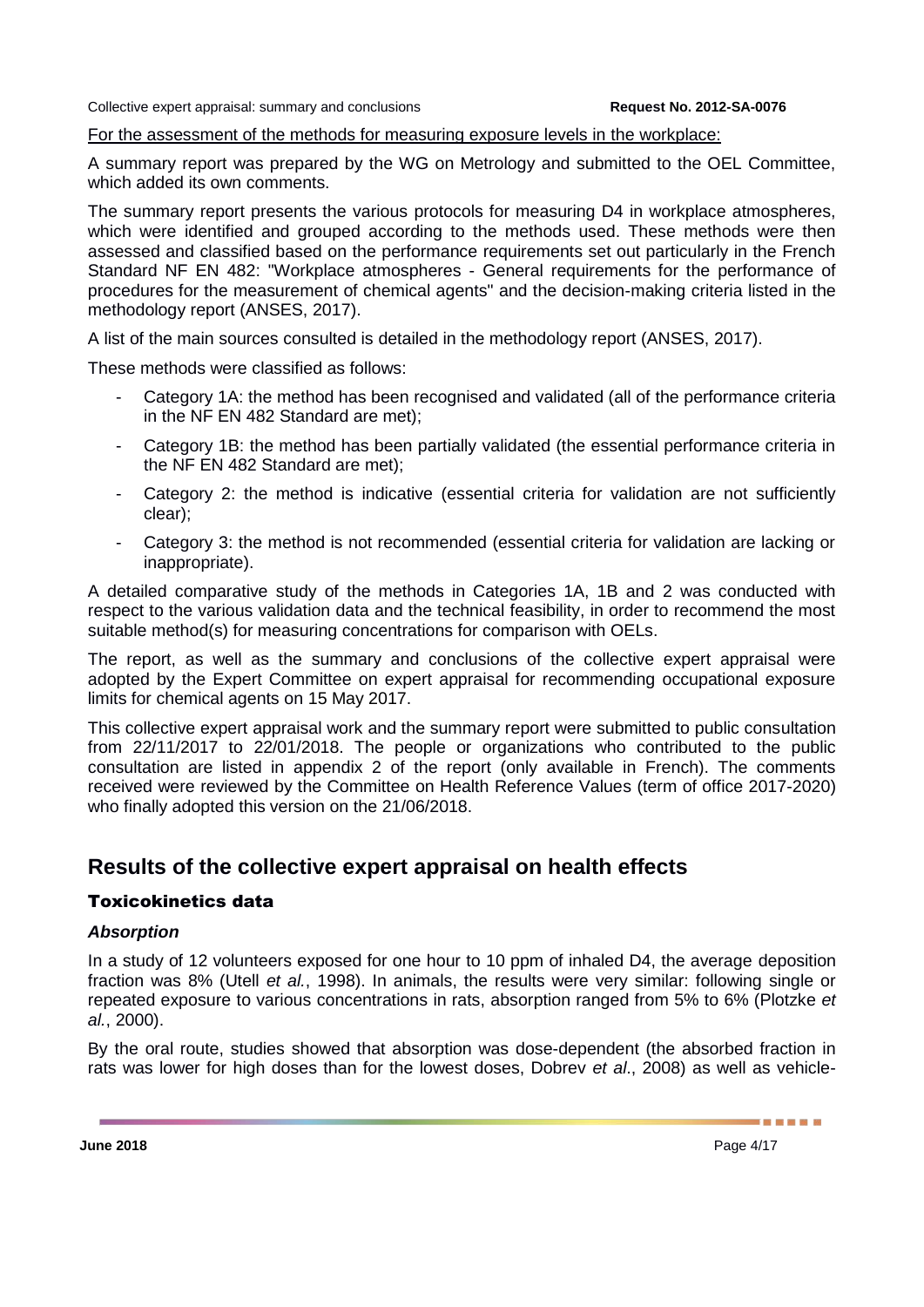dependent: the absorption of <sup>14</sup>C-D4 was respectively 52%, 12% and 28% in corn oil, simethicone or neat (ECHA, 2016; SCCS, 2010).

By the dermal route, *in vivo* studies in rats mentioned a similar absorption percentage through viable human skin, i.e. less than 1% irrespective of the applied dose (Jovanovic *et al.*, 2008; Reddy *et al.*, 2007; Zareba *et al.*, 2002). The *ex vivo* study by Jovanovic *et al.* (2008) estimated dermal absorption of D4 through human skin to be approximately 0.5% of the applied dose.

#### *Distribution*

Due to its low blood:air partition coefficient (around 1), D4 is rapidly eliminated through exhaled air, but because of its high fat:blood partition coefficient, the non-eliminated fraction of D4 is easily stored in fat reserves. In addition, a fraction of the absorbed quantity also persists in bound form, especially through blood sequestration *via* lipoproteins (Dobrev *et al.*, 2008; Plotzke *et al.*, 2000; Reddy *et al.*, 2003; Sarangapani *et al.*, 2003).

Studies in volunteers confirmed the rapid and non-linear clearance of D4 in plasma and blood: free D4 was rapidly exhaled or metabolised whereas bound D4 was persistent in blood (Reddy *et al.*, 2003; SCCS, 2010; Utell *et al.*, 1998).

Results in animals described radiolabelling widely distributed throughout the body. Some tissues (adipose tissue, lungs, liver, ovaries) contained higher levels of radioactivity than plasma (by three to 10 times) whereas others (testicles, uterus, vagina) contained similar or slightly higher levels. The maximum concentration (Cmax) was observed at the end of exposure for the majority of tissues, and one hour after exposure for blood, three hours after exposure for plasma, and 12 hours after exposure for fat.

### *Metabolism*

Fractions of non-metabolised D4 and its metabolites vary depending on the analysed matrix: in urine samples, only metabolites of D4 are present, whereas in the lungs, non-metabolised D4 has mainly been quantified. In urine, two major metabolites have been identified in rats: dimethylsilanediol (Me<sub>2</sub>Si(OH)<sub>2</sub>) and methylsilanetriol (MeSi(OH)<sub>3</sub>). They account for 75% to 85% of urinary metabolites (SCCS, 2010). The five other minor metabolites identified are likely the result of hydrolysis and/or oxidation of the metabolites formed after oxidation of D4 by cytochromes P-450 (Plotzke *et al.*, 2000).

D4 is thought to be metabolised in the liver by a single metabolic pathway following saturable (Michaelis-Menten) kinetics (Sarangapani *et al.,* 2003). Several hepatic cytochromes P-450, CYP 2B and CYP 3A in particular, were identified as being involved in hepatic metabolism (Dobrev *et al.,* 2008).

### *Excretion*

In humans, a study described the rapid elimination of D4 in exhaled air and plasma due to its low molecular weight and lipophilic nature (Utell *et al.*, 1998). In addition, around 25% to 30% of the dose absorbed is found in urine, in metabolite form only (SCCS, 2010).

All studies by inhalation in rats exposed to various doses of radiolabelled D4 demonstrated that the major routes of elimination for D4 are exhalation and urine. Sarangapani *et al.* (2003) observed that more than 90% of the dose absorbed was eliminated by gas exchange in the lungs and less than 10% was excreted in urine.

**June 2018** Page 5/17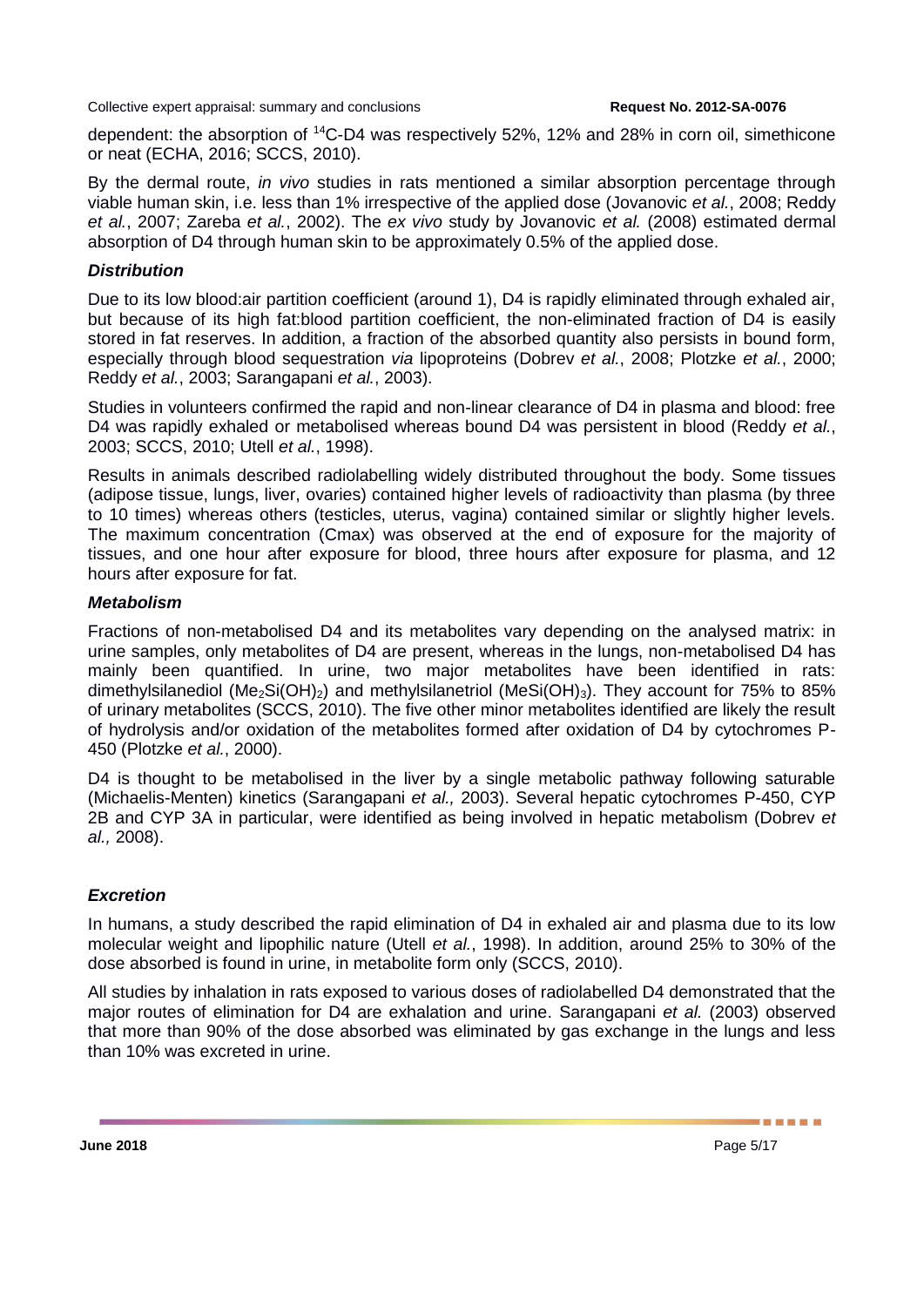After ingestion, D4 was eliminated by exhalation and in urine in similar proportions (around 49%) (Sarangapani *et al.*, 2003).

### Toxicity data

#### *Acute toxicity*

#### *Data in humans*

Volunteers exposed to 10 ppm of D4 by inhalation for one hour demonstrated no adverse effects (Utell *et al.*, 1998).

In addition, no health effects were observed in volunteers having received a dose of 1 or 1.4 g of D4 for 24 hours on the skin of the underarms (Reddy *et al.*, 2007).

#### *Data in animals*

D4 has a very low level of toxicity following acute exposure, regardless of the route. Of the various available studies, apart from a study by inhalation determining an  $LC_{50}$  of 36,000 mg.m<sup>-3</sup> and a study on oral exposure determining an  $LD_{50}$  of 1700 mg/kg, no other studies have shown mortality in animals, sometimes at very high concentrations (ECHA, 2016; Carpenter *et al.*, 1974).

#### *Irritation and sensitisation*

#### *Data in humans*

No signs of respiratory irritation were reported by volunteers after one hour of exposure to 10 ppm of D4 (Utell *et al.*, 1998). Re-exposure to the same concentrations three months later showed no immunological or biological abnormalities according to the blood tests of the volunteers, nor any changes in lung function or symptoms of pulmonary irritation (Looney *et al.*, 1998).

#### *Data in animals*

D4 is not a skin irritant or sensitiser or an eye irritant. No data are available regarding respiratory irritation or sensitisation (ECHA, 2016).

#### *Subchronic and chronic toxicity*

#### *Data in humans*

No studies on the chronic toxicity of D4 are available in humans.

#### *Data in animals*

Hepatic effects

These were the most commonly observed effects in the panel of studies undertaken on D4. Indeed, all of the repeated toxicity studies (by oral route and by inhalation) observed at least an increase in liver weight. This increase was associated, in the study by Burns-Naas *et al.* (2002) with rats Fischer 344 exposed to 0, 35, 122, 488 and 898 ppm, with a sharp increase in gammaglutamyltransferase (γ-GT) at the highest concentration in males (168%), and at the two highest concentrations in females (330% and 975%), and with a slight increase in alanine aminotransferase (ALT) at the highest concentration in both sexes (males: 26%, females: 15%). However, no histopathological lesions were observed in this study.

- Respiratory effects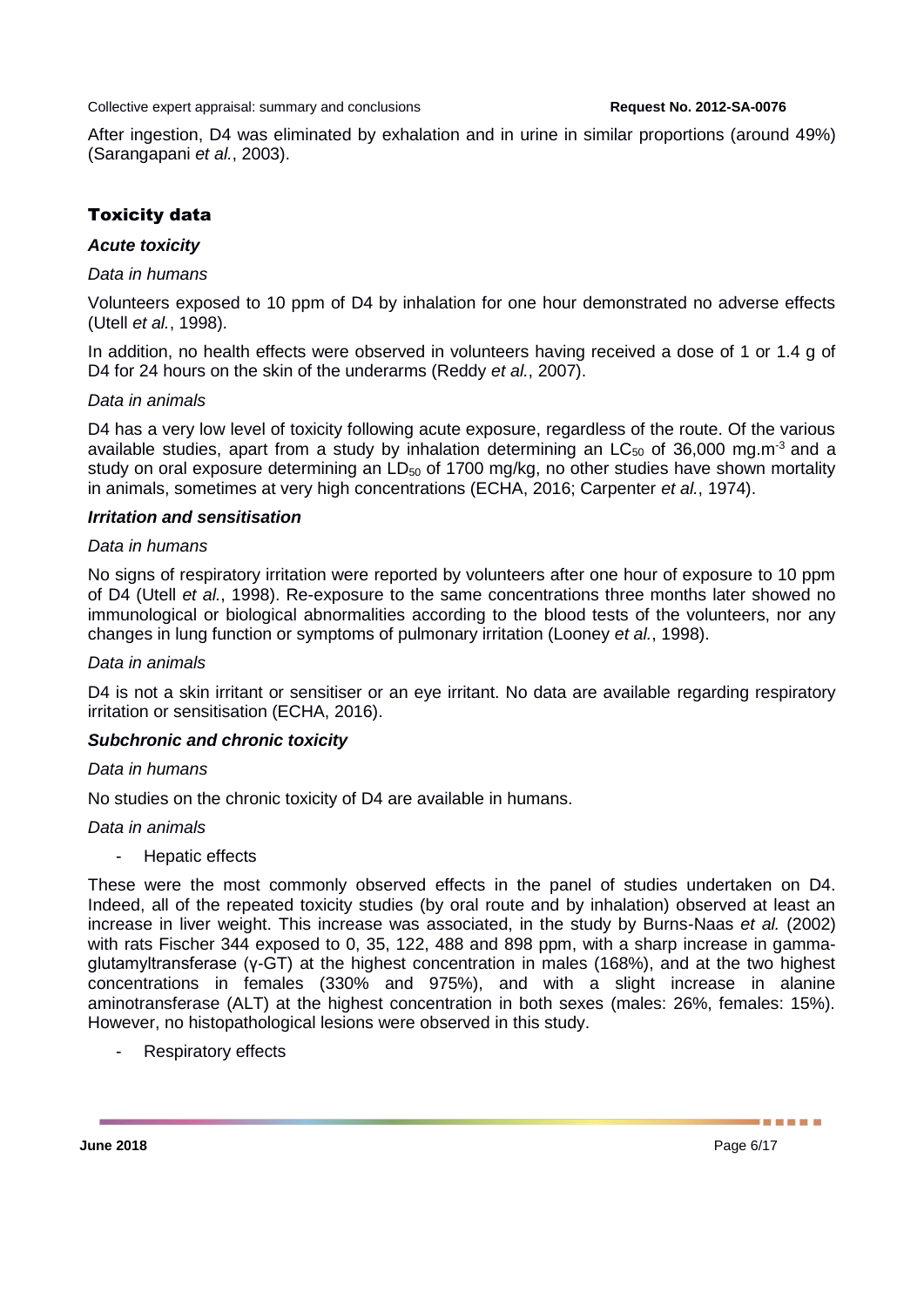In the study by Burns-Naas *et al.* (2002), a concentration-dependent increase was observed in the incidence and severity of alveolar macrophage accumulation and interstitial inflammation in both sexes.

A study on chronic exposure observed a significant increase in the incidence of respiratory epithelium goblet cell hyperplasia, hyperplasia of the nose squamous epithelium, a statistically significant increase in rhinitis, and moderate chronic subpleural inflammation (only in females for the latter two effects). Data on animals kept after treatment suggested the effects were reversible (Battelle Toxicology Northwest, 2004, reported by SCCS, 2010).

Renal effects

A study on chronic exposure, observed, in addition to an increase in absolute and relative kidney weight, a statistically significant increase in the severity (but not the incidence) of nephropathies (Battelle Toxicology Northwest, 2004, reported by SCCS, 2010).

#### *Genotoxicity*

D4 showed no genotoxic potential in the various *in vitro* and *in vivo* studies undertaken (Vergnes *et al.*, 2000; SCCS, 2010).

#### *Carcinogenicity*

#### *Data in humans*

There are no data on carcinogenicity in humans.

#### *Data in animals*

A chronic study showed an increase in the incidence, in males, of mononuclear cell leukaemias at the highest dose: 73% in the control group (historical controls: 45%), 45% at 10 ppm, 43% at 30 ppm, 48% at 150 ppm, and 69% at 700 ppm. However, Fischer 344 rats, used in the study, are not good models for cancerology, since this strain is prone to lymphocytic leukaemia (Battelle Toxicology Northwest, 2004, reported by SCCS, 2010).

#### *Toxicity to reproduction and development*

#### *Data in humans*

No reprotoxicity data in humans are available.

#### *Data in animals*

Two studies (including one two-generation study) are available to assess the effects of D4 on reproduction (Meeks *et al.*, 2007; Siddiqui *et al.*, 2007), with highly consistent results. Both studies observed statistically significant and dose-dependent decreases in the number of implantation sites and the number of viable foetuses.

### Establishment of OELs

Several effects were observed in repeated-exposure animal studies undertaken with D4: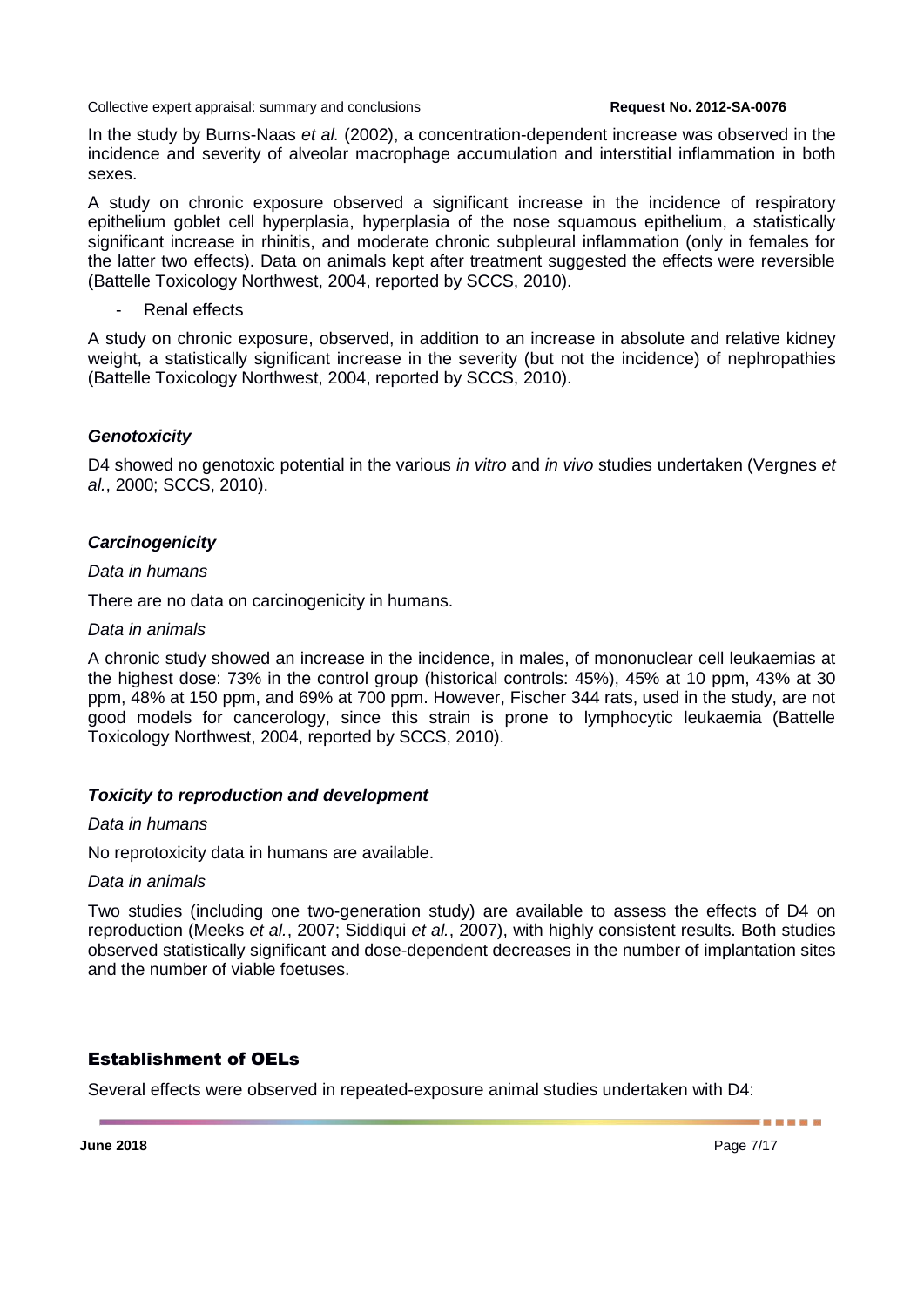**Hepatic effects**: In its guide on hepatic effects, the US EPA (2002) specifies that the increase in ALT should not be considered adverse until it is at least 2-fold to 3-fold greater than control levels. On the other hand, according to this study, an increase in γ-GT would be sufficiently indicative of a compound's toxicity to the liver. The US EPA also specifies that in the absence of histopathological lesions, serum levels for at least two parameters should be significantly elevated before they can be ascribed to hepatic toxicity. Therefore, the non-reproducibility of the increase in γ-GT between studies, and the fact that this increase was not combined with other changes in biochemical or histopathological parameters in the study by Burns-Naas *et al.* (2002), suggest an adaptive effect of the liver, not toxicity.

**Respiratory effects**: The respiratory effects observed were unspecific local effects, considered as related to the anatomy of rats. In fact, in rats, the olfactory epithelium is much more developed than in humans, making it difficult to transpose these effects to humans.

**Renal effects**: The effects observed on the kidneys did not demonstrate a dose-response relationship, and no serum markers provided evidence of functional impairment.

**Reproductive toxicity**: The decrease in the number of implantation sites and the decrease in the number of viable foetuses, the two effects observed in the two available studies, were statistically significant and dose-dependent, and cannot be ruled out in humans.

#### *8h-OEL*

In light of the available data, the effects on reproduction reported in studies in rats appear the most robust for the establishment of the 8h-OEL. The two parameters for which statistical significance and a dose-response relationship appeared were analysed (decrease in the number of implantation sites and decrease in the number of viable foetuses).

Of the two available studies in which these effects were observed, the study by Siddiqui *et al*. (2007) was selected as the key study for the establishment of the 8h-OEL. It exposed animals of both sexes for the longest duration (70 days; exposure time covering a complete breeding cycle) and was undertaken in accordance with the OPPTS guidelines and GLP.

Following the construction of benchmark concentrations (BMCs) from the study by Siddiqui *et al*. (2007), the decrease in the number of implantation sites seemed to occur at a slightly lower concentration. This parameter was therefore used to determine the critical dose for the establishment of an OEL.

The BMC values that were determined for the decrease in implantation sites were as follows:

- $BMC_{5\%}$ : 96 ppm
- BMC5%L95%: 73 ppm

Dosimetric adjustment was applied using the PBPK model for D4 developed by McMullin (2016), considering the BMC<sub>5%</sub>L<sub>95%</sub> of 73 ppm as the point of departure (POD). This dosimetric adjustment led to the determination of a BMC $_{5\%}$ L<sub>95% HEC</sub> of 80 ppm.

The following adjustment factors were then applied to calculate the 8h-OEL from the BMC<sub>5%</sub>L<sub>95%</sub> HEC:

Inter-species variability  $(AF_A)$ : 2.5

This factor was justified by the dosimetric adjustment, eliminating the toxicokinetics component (IPCS, 2005).

-------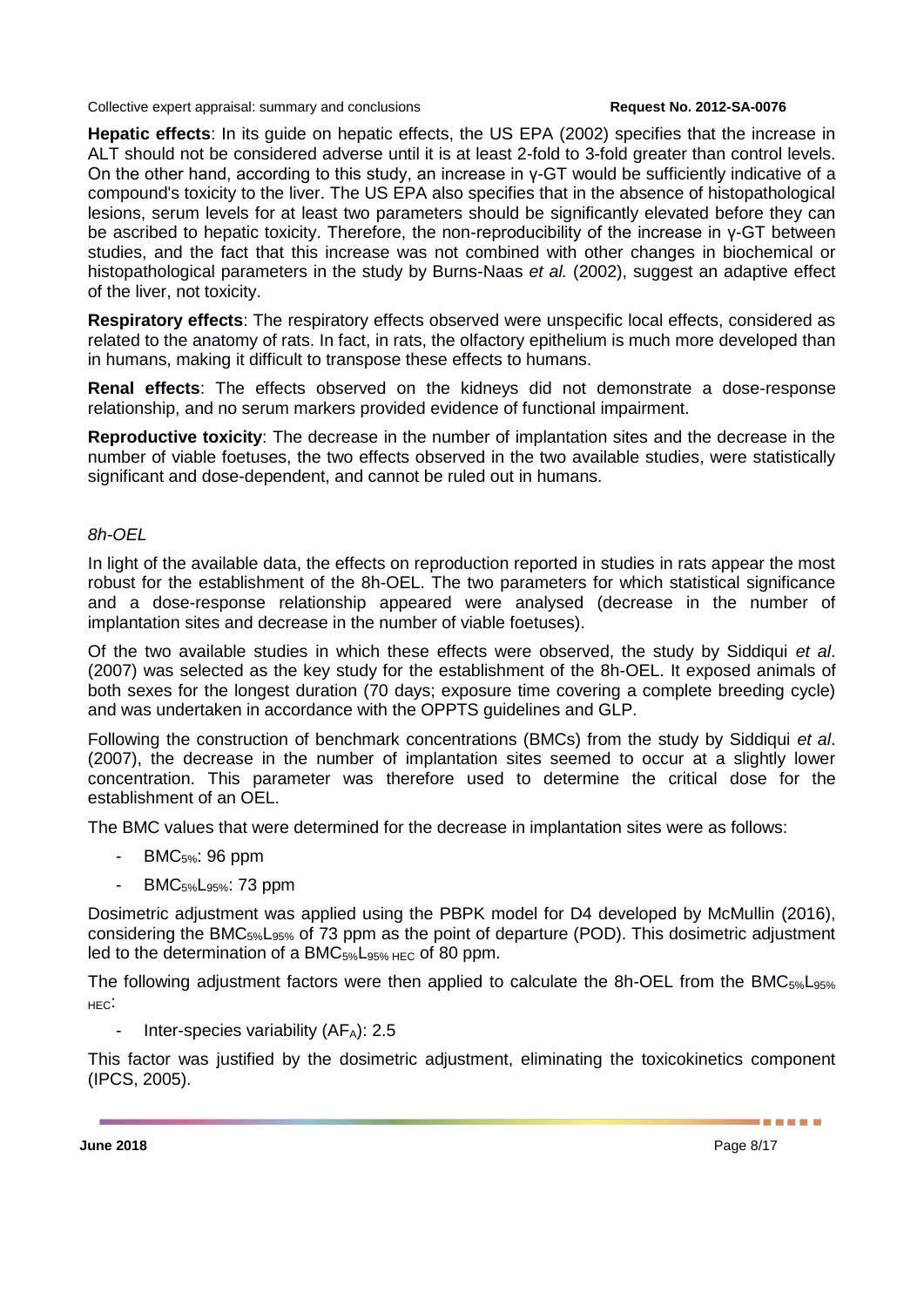Inter-individual variability  $(AF_H)$ : 3

Due to the lack of quantitative data on inter-individual variability, the value of 3 was assigned by default to this factor in order to take into account variability within the population of workers.

Subchronic to chronic transposition (AF<sub>S</sub>): 1

The key study selected to establish the 8h-OEL was a study in which animals were exposed for 70 days. However, this exposure time covered a complete breeding cycle, and no more significant effects were observed in the studies with subchronic or chronic exposure. The application of a value of 1 for the AF<sub>s</sub> was thus considered relevant.

Therefore, the application of an overall adjustment factor of 7.5 led to an 8h-OEL of 80/7.5 = 10.66 ppm, i.e. 10.66\*12.33 = 131.4 mg.m<sup>-3</sup> rounded to 130 mg.m<sup>-3</sup>.

The Committee therefore recommends an 8h-OEL of **130 mg.m-3** .

#### *15min-STEL*

Due to the lack of available data regarding the short-term toxic effects of D4, and in order to limit the size and number of exposure peaks, the OEL Committee recommends, in accordance with its methodology (ANSES, 2017), not exceeding five times the value of the 8h-OEL, i.e. 650 mg.m<sup>-3</sup>, over a 15-minute period.

Therefore, the Committee recommends a pragmatic 15min-STEL of **650 mg.m-3** .

#### "Skin" notation

The dermal absorption of D4 appears very low, with all studies reporting absorption below 1%. In the absence of additional quantitative data, it does not appear necessary to assign a "skin" notation for D4.

#### "Noise" notation

None of the available studies suggest an ototoxic effect of D4. Accordingly, the "noise" notation is not assigned.

## **Results of the collective expert appraisal on measurement methods in workplace atmospheres**

#### **Assessment of the measurement methods for D4 in workplace atmospheres**

Three methods for measuring D4 in workplace atmospheres were identified and analysed (see [Table 1\)](#page-9-0).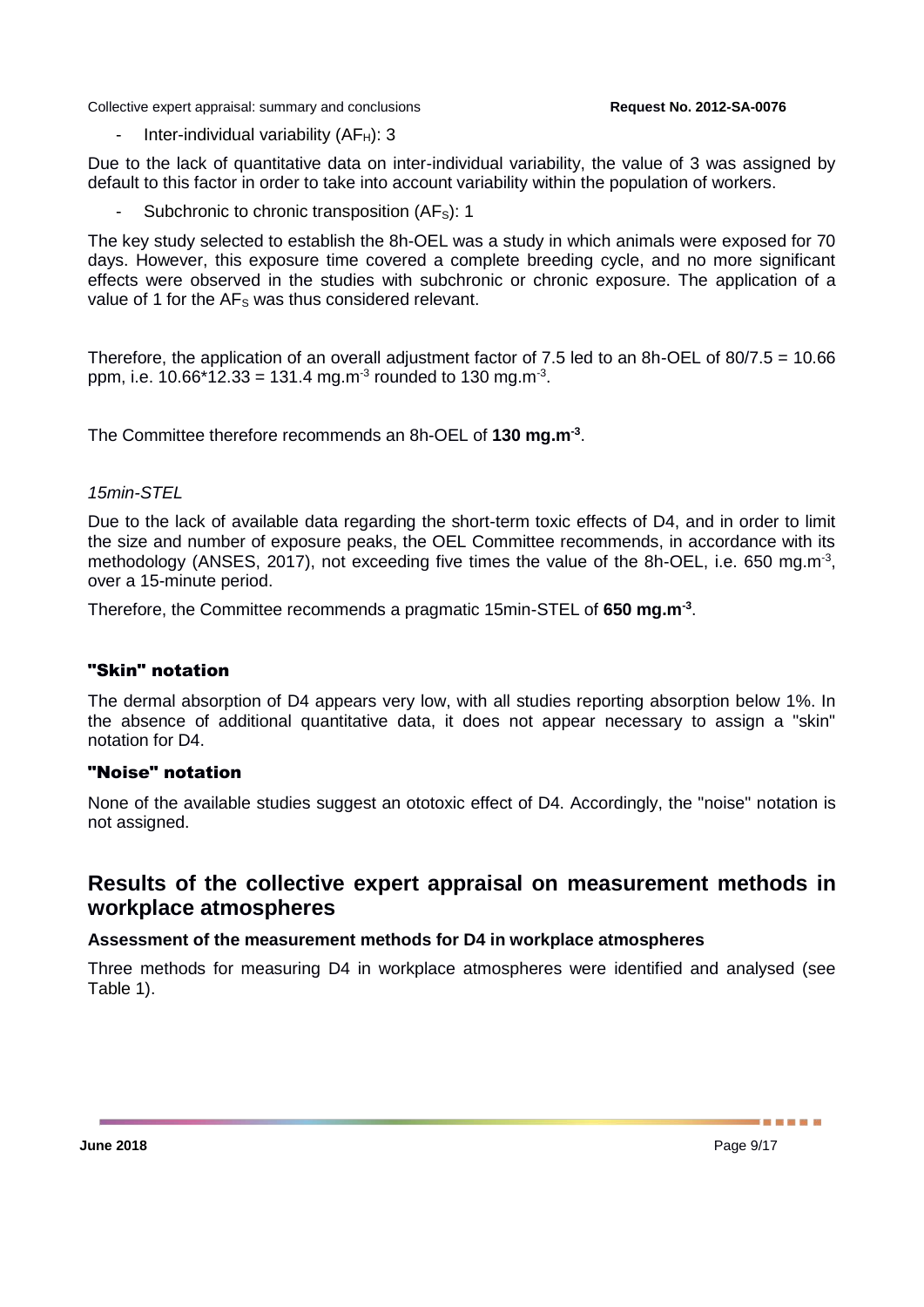#### **Table 1: Identification and classification of the methods for measuring D4 in workplace atmospheres**

<span id="page-9-0"></span>

| <b>Method</b> |                                                                                                                                                                          |                                                                   | <b>Category</b>                        |                                |                                 |
|---------------|--------------------------------------------------------------------------------------------------------------------------------------------------------------------------|-------------------------------------------------------------------|----------------------------------------|--------------------------------|---------------------------------|
| No.           | <b>Description</b>                                                                                                                                                       | <b>Protocols</b>                                                  | <b>Regulatory technical</b><br>control |                                | <b>Monitoring</b><br>short-term |
|               |                                                                                                                                                                          |                                                                   | 8h-OEL                                 | <b>Pragmatic</b><br>15min-STEL | exposure                        |
|               | Active sampling on a tube<br>containing Amberlite XAD-2<br>resin<br>Solvent desorption, analysis<br>by gas chromatography with<br>flame ionisation detection<br>(GC/FID) | NF ISO 16200-1 (2001)<br>NF X43-267 (2014)<br>MétroPol M19 (2007) | 3<br>(vapour phase)                    |                                |                                 |
| 2             | Passive sampling on an SKC<br>575-001 badge, activated<br>charcoal, solvent desorption,<br>analysis by GC/FID                                                            | ISO 16200-2 (2000)                                                | 2<br>vapour<br>phase)                  | 3<br>(vapour phase)            |                                 |
| 3             | Active sampling on quartz fibre<br>filter and tube of activated<br>charcoal, solvent desorption,<br>analysis by GC/FID                                                   | Inrs MétroPol M-427<br>(2018)                                     | 2<br>(mixed phase or vapour phase)     |                                |                                 |

Additional validation data on Method 2 were found in the validation report for the SKC sampler published on the manufacturer's website and were analysed (SKC Report 1890, 2014).

#### Preliminary comment on the phase to be sampled

The vapour pressure of D4, slightly greater than 100 Pa at 20°C, suggests that a vapour sampling system should be used.

Data on each method's range of validity and limit of quantification with regard to the 8h-OEL and 15min-STEL are presented in the following two figures.

-----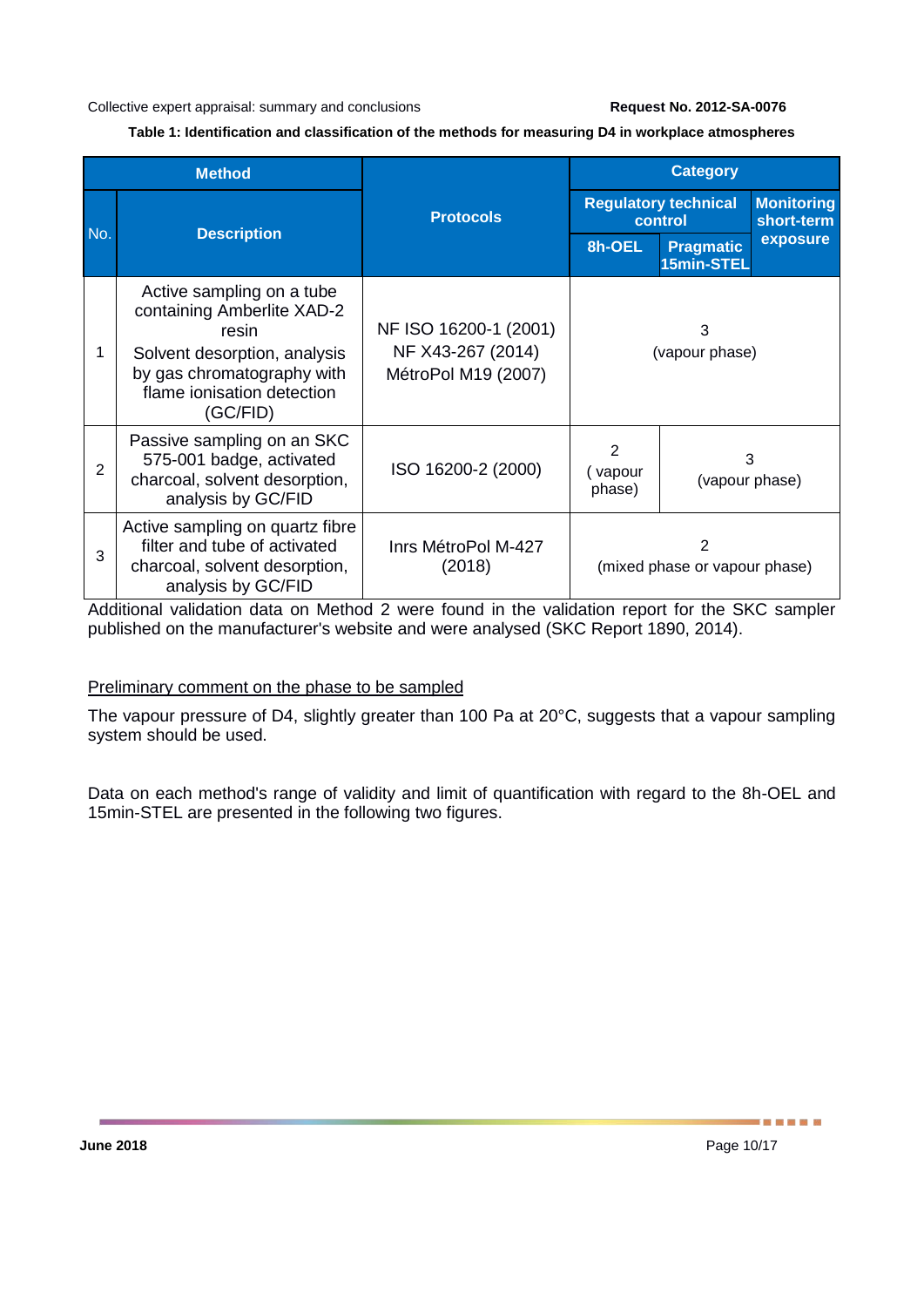



**Figure 1: Range of validity and limit of quantification of the methods compared to the range from 0.1 to 2 times the 8h-OEL proposed by the Committee**



**Figure 2: Range of validity and limit of quantification of the methods compared to the range from 0.1 to 2 times the pragmatic 15min-STEL proposed by the Committee**

**June 2018** Page 11/17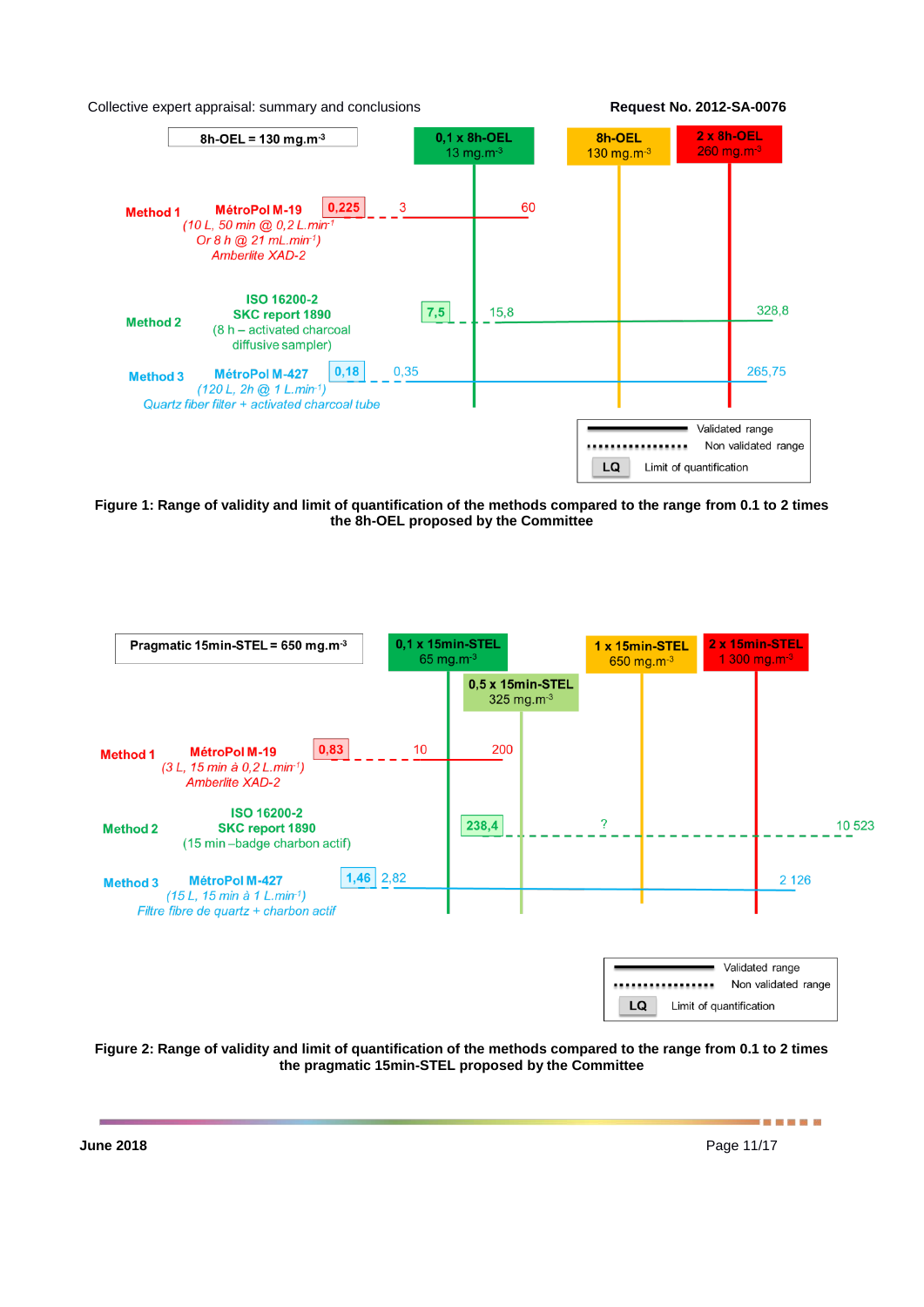#### Method 1:

This method is described in the partially validated INRS – MétroPol protocol, sheets 19 (sampling and analysis) and 33 (validation data). It consists in pumping air through a tube filled with Amberlite XAD-2 resin, a copolymer of polystyrene. The resin is desorbed with 5 mL of an acetone/methanol mixture (96/4 v/v) and then soaked in an ultrasound water bath for 15 minutes. The desorbate is analysed by gas chromatography with flame ionisation detection (GC/FID).

This method is classified in Category 3 for regulatory technical control of the 8h-OEL and the pragmatic 15min-STEL, as well as for monitoring short-term exposure, due to the lack of data on the sampler capacity and the expanded measurement uncertainty, encompassing sampling and analysis. No additional publications or reports were found in the literature providing information about the missing criteria for the method.

### Method 2:

This method is described in Standard ISO 16200-2, with specific information taken from a validation report for the SKC 575-001 badge published by its manufacturer and distributor.

Validation thus applies to this badge only and cannot be transposed to other passive sampling media.

The method involves passive sampling on an SKC 575-001 badge, acetone/CS<sub>2</sub> desorption, then analysis by gas chromatography with flame ionisation detection.

In its sampling guide, the manufacturer indicates that this badge is partially validated for D4 sampling with regard to the NIOSH validation protocol and that only the diffusion rate, desorption efficiency and storage conditions were studied. The validation data for the SKC 575-001 badge show that the requirements of the NF EN 482 Standard regarding the measurement range are met only for the regulatory technical control of the 8h-OEL. The diffusion rate was determined experimentally for durations of 15 to 480 minutes and validated for concentrations ranging from 15.8 to 328.8 mg.m<sup>-3</sup> for 8-hour sample times, but for 15-minute sample times this rate was validated only at the concentration of 238.4 mg.m<sup>-3</sup>.

Due to the lack of data on the minimum face velocity of the air, its orientation with respect to the flow, and the influence of temperature and co-pollutants, the method implemented with the SKC 575-001 badge is classified in Category 2 for regulatory control of the 8h-OEL. These parameters can modify the diffusion rate and significantly lower the sampler capacity.

The measurement range for the monitoring of short-term exposure (0.5 to 2\*pragmatic 15min-STEL) and regulatory technical control of the pragmatic 15min-STEL (0.1 to 2\*pragmatic 15min-STEL) are not validated. The method is therefore classified in Category 3 for regulatory technical control of the pragmatic 15min-STEL and the monitoring of short-term exposure.

Method 3:

This method is described in the INRS M-427 MétroPol protocol.

The sampling device consists of a closed 37 mm cassette with a quartz fibre filter, followed by an activated charcoal tube (400/200 mg), and allows the sampling of D4 in mixed phase form. The sampling is done at a rate of 1 L.min<sup>-1</sup> for a maximum of 2 hours. After the sampling of the substance, it is necessary to sample pure air for 30 min by connecting an activated charcoal tube upstream of the cassette, in order to transfer the mass of D4 collected on the filter towards the first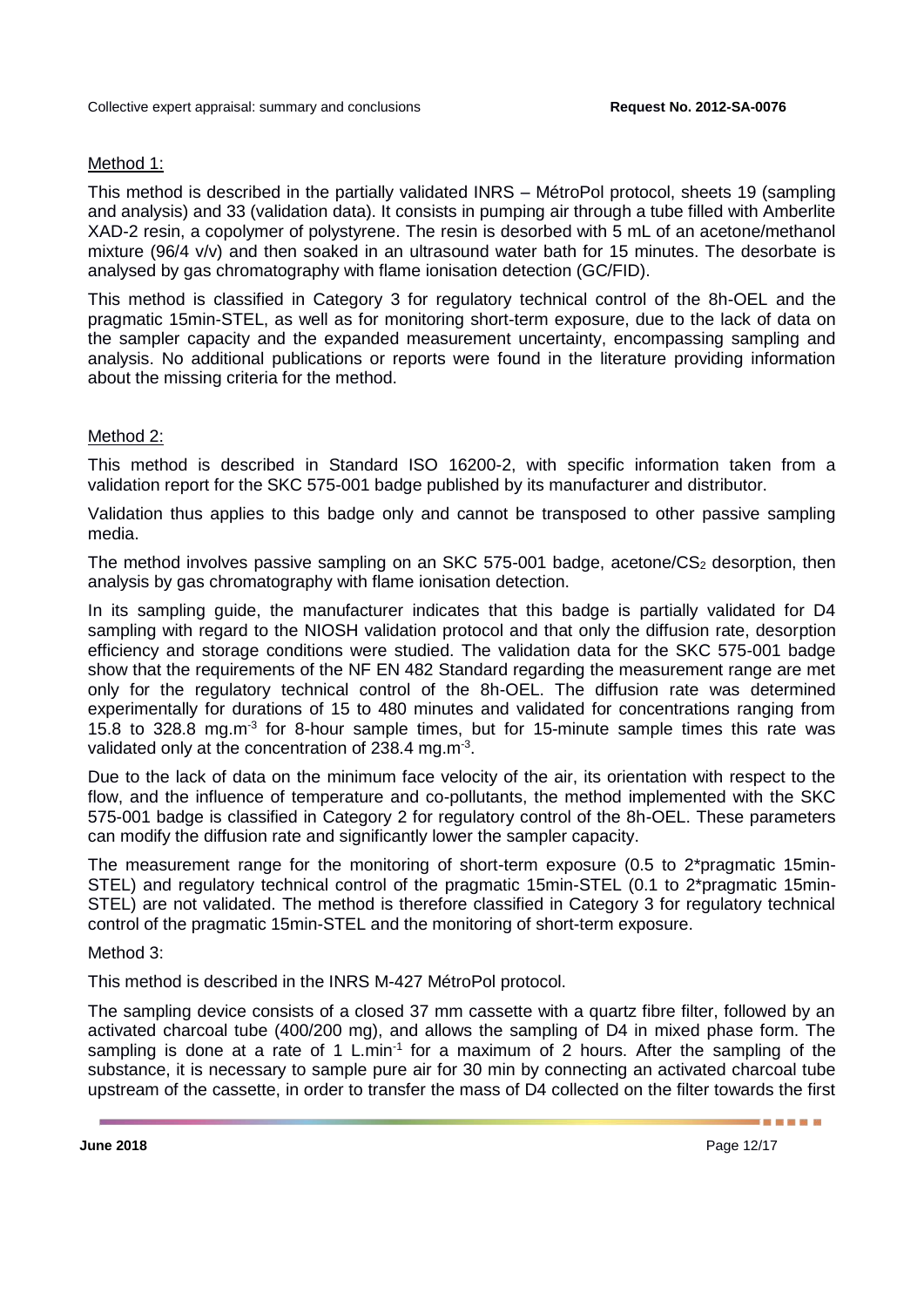activated charcoal range of the tube. Indeed the small amount of D4 trapped on the filter is not retained even at 4°C.

The method is validated over a concentration range covering 0.1 to 2\*VLEP-8h, with a 2h sampling, and covering 0.1 to 2\*15min-STEL with a 15min sampling.

In view of the risk of breakthrough, the sampling for monitoring the 8h-OEL must not exceed 2 hours, which means that 4 successive samples must be taken to cover the entire work shift. Moreover, the influence of interferences and environmental conditions on the sampler capacity is not known.

For these reasons, the method is classified in category 2 for the regulatory technical control of the 8h-OEL and the pragmatic VLCT-15min, as well as for the monitoring of short-term exposures.

#### **Conclusions and recommendations**

Of the two identified measurement methods of D4 only in vapour phase:

- Method 1, described in the INRS MétroPol 19 protocol, has been classified in Category 3 for regulatory technical control of the 8h-OEL and the 15min-STEL, as well as for monitoring short-term exposure. This method has an available measurement range that is too narrow as well as incomplete validation data on the sampler capacity and uncertainties not compliant with the requirements of NF EN 482.
- Method 2, described in the ISO 16200-2 protocol and using an SKC 575-001 badge, has been classified in Category 2 for monitoring the 8h-OEL and in Category 3 for monitoring short-term exposure and regulatory technical control of the pragmatic 15min-STEL. Certain parameters, such as the influence of the badge's environment and the effect of temperature and other siloxanes sometimes combined with D4, were not studied and can affect the badge's diffusion rate and capacity. Moreover, this method does not have an available measurement range compatible with the measurement of the pragmatic 15min-STEL.

For the method, allowing the sampling of D4 in the form of a mixed phase (joint sampling of the gas phase and the particulate phase):

Method 3, described in the INRS M-427 MétroPol protocol, has been classified in category 2 for the regulatory control of the 8h-OEL and the pragmatic 15min-STEL as well as for the monitoring of short-term exposures. Indeed, although the method is validated on the desired measuring range (0.1 to 2\*8h-OEL and 0.1 to 2\*15min-STEL), the breakthrough conditions are restrictive: the method allows sampling for a maximum of 2 hours, and the influence of environmental conditions and interferences on the sampler capacity is not mentioned.

Thus, are recommended when D4 is present only in vapour phase:

- For the regulatory technical control of the 8h-OEL: the indicative method 2 applied with the SKC 575-001 badge as well as the indicative method 3.
- For the regulatory technical control of the pragmatic VLCT-15min and for short-term exposure monitoring: the indicative method 3.

When D4 is present as a mixed phase, only indicative method 3 is recommended for regulatory control of the 8h-OEL and of the pragmatic 15min-STEL as well as for short-term exposure monitoring.

#### **Table 2: Recommended methods for measuring D4 in workplace atmospheres**

------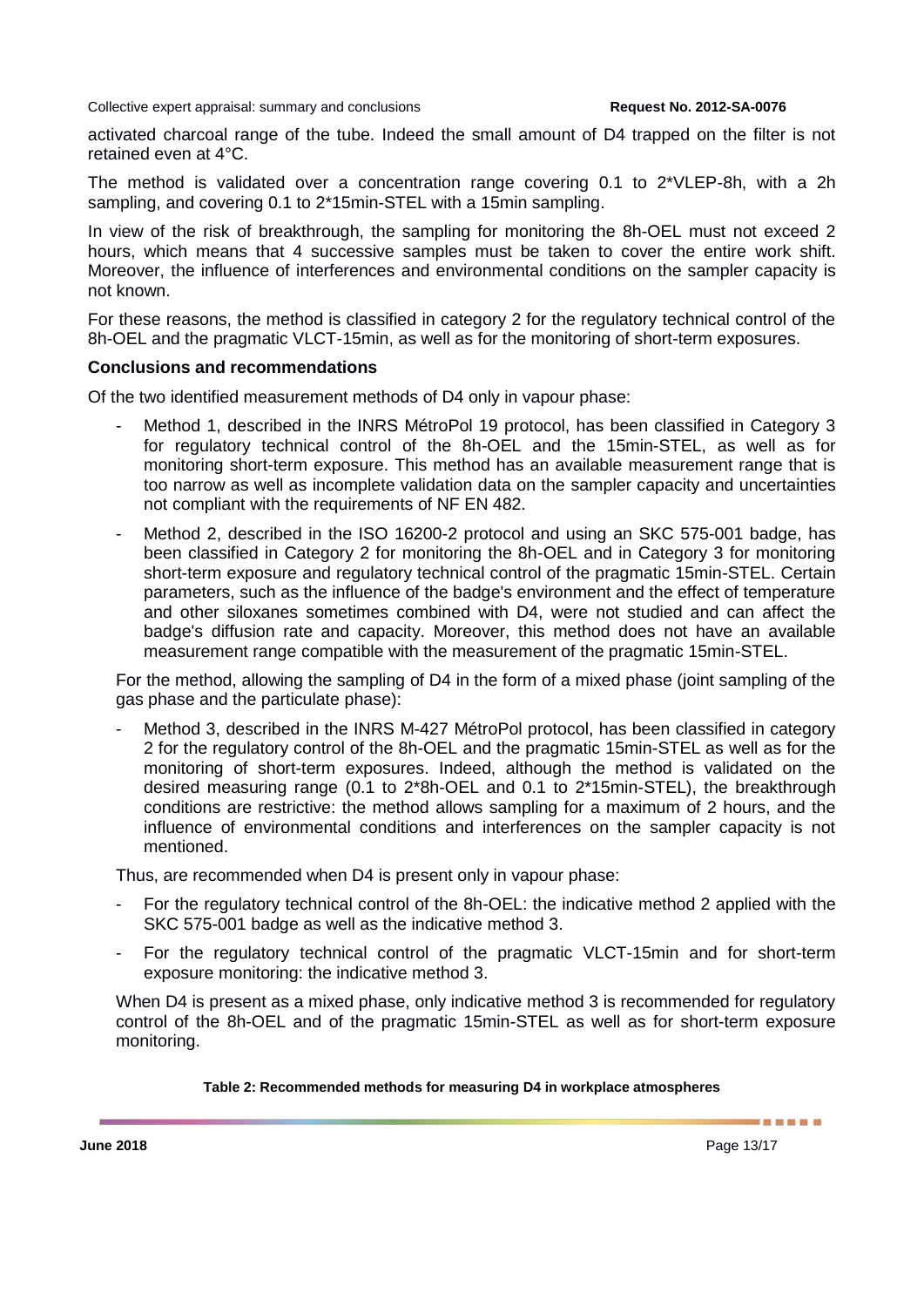| <b>Method</b> |                                                                                                                              |                                                                 | <b>Classification</b>              |                                          |                                 |  |
|---------------|------------------------------------------------------------------------------------------------------------------------------|-----------------------------------------------------------------|------------------------------------|------------------------------------------|---------------------------------|--|
| No.           | <b>Description</b>                                                                                                           | <b>Protocols</b>                                                | For regulatory technical control   |                                          | <b>Monitoring</b><br>short-term |  |
|               |                                                                                                                              |                                                                 | 8h-OEL                             | 15min-STEL                               | exposure                        |  |
| 2             | Passive sampling on<br>an SKC 575-001<br>badge, activated<br>charcoal, solvent<br>desorption, analysis by<br>GC/FID          | ISO 16200-2 (2000)<br>Implemented with the<br>SKC 575-001 badge | 2<br>(vapour phase)                | 3<br>(vapour phase)<br>(not recommended) |                                 |  |
| 3             | Active sampling on<br>quartz fiber filter and<br>tube of activated<br>charcoal, solvent<br>desorption, analysis by<br>GC/FID | Inrs MétroPol M-427<br>(2018)                                   | 2<br>(vapour phase or mixed phase) |                                          |                                 |  |

## **Conclusions of the collective expert appraisal**

Based on the data that are currently available for D4, the Committee recommends setting an 8h-OEL of 130 mg.m<sup>-3</sup>. This recommendation aims to protect against effects on reproduction (decrease in the number of implantation sites and decrease in the number of viable foetuses). These effects, considered as the most robust, have been observed in the available animal studies and cannot be ruled out in humans.

Based on the data that are currently available, no 15min-STEL can be recommended for D4. Therefore, in accordance with its methodology, the Committee recommends not exceeding five times the value of the 8h-OEL (i.e. 650 mg.m $3$ ) over a 15-minute period.

The Committee does not recommend a "skin" notation.

The Committee does not recommend a "noise" notation.

Regarding the methods for measuring D4 in workplace atmospheres, the Committee recommends:

- when D4 is present only in vapour phase, implementing,
	- o for the regulatory technical control of the 8h-OEL, two indicative methods, classified in category 2 :
		- the method involving an active sampling on quartz fibre filter and activated charcoal tube, a solvent desorption then analysis by GC/FID,
		- the method involving a passive sampling on a disc badge with activated charcoal, solvent desorption, and analysis by GC/FID. The Committee draws attention to the fact that the validation data apply only to the SKC 575-001 badge. The use of other passive media should be subject to a comprehensive assessment.
	- o for the regulatory technical control of the pragmatic 15min-STEL or the short term exposure monitoring, the method involving an active sampling on quartz fibre filter and activated charcoal tube, a solvent desorption then analysis by GC/FID.

-------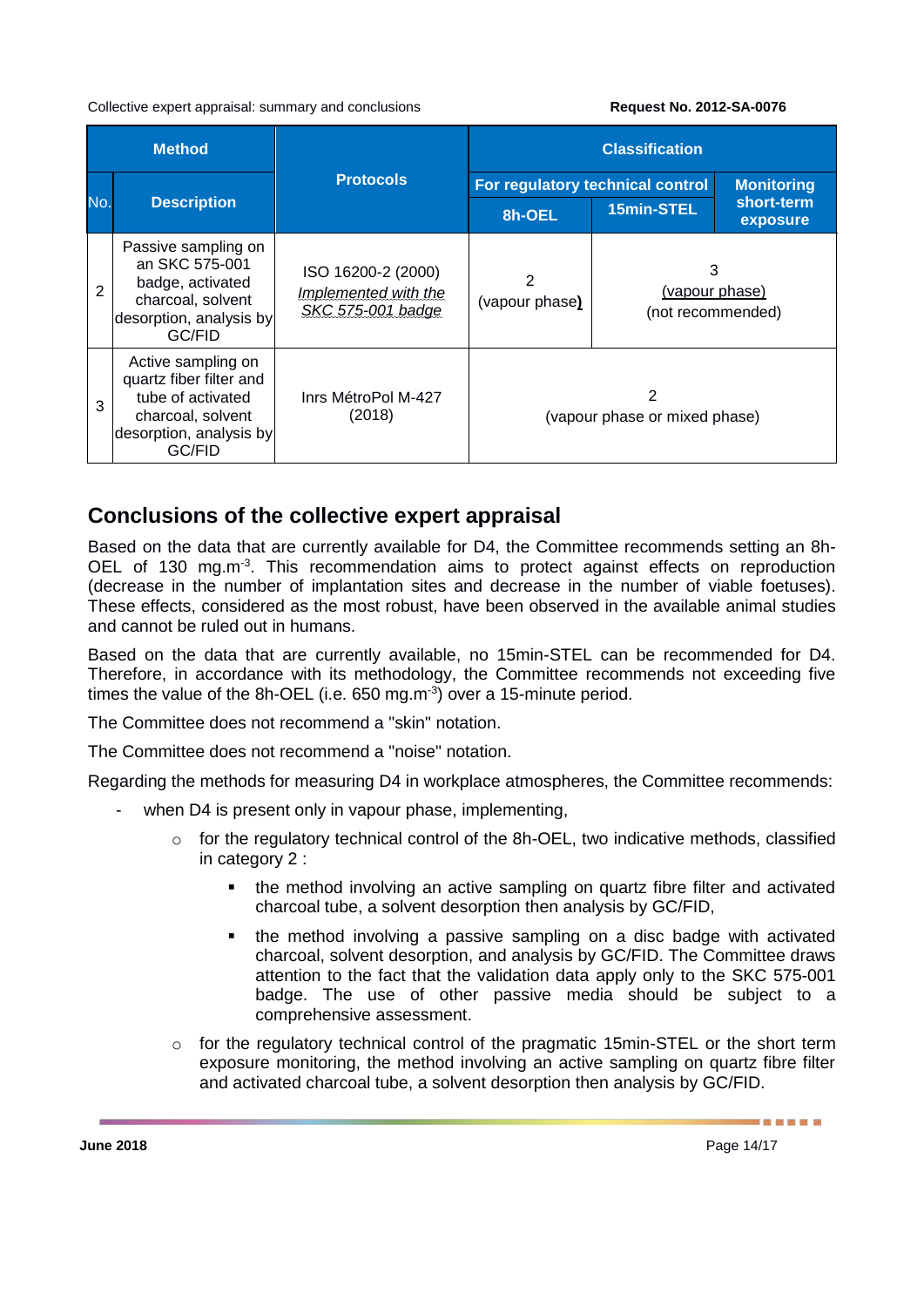- When D4 is present as a mixed phase: implementing, for the regulatory control of the 8h-OEL and the pragmatic 15min-STEL as well as for the short term exposure monitoring, the indicative method, classified in category 2, involving an active sampling on quartz fibre filter and activated charcoal tube, a solvent desorption an analysis by gas chromatography with detection by flame ionization.

-----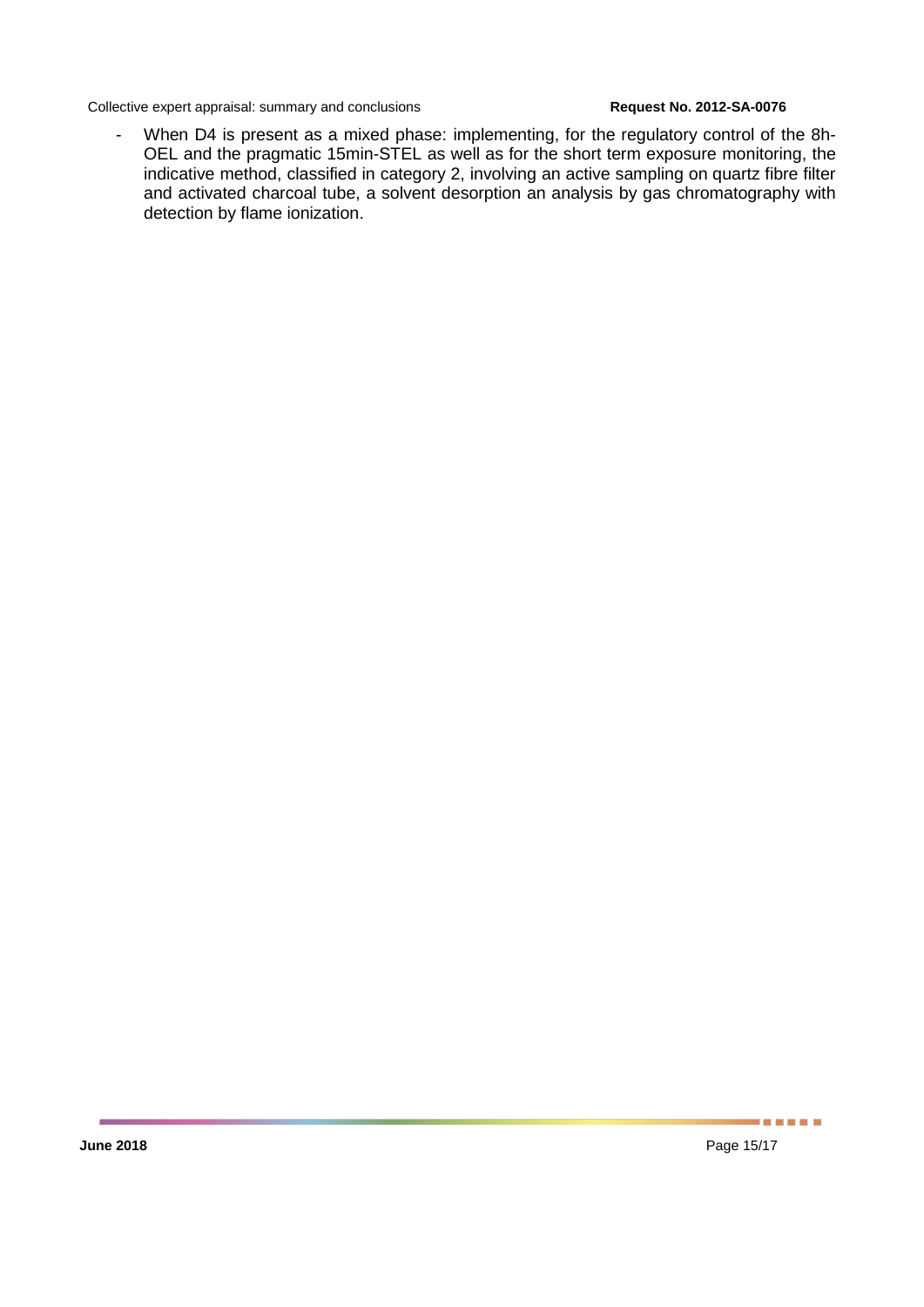## **References**

European Chemicals Agency (ECHA). Registered substances. Octamethylcyclotetrasiloxane. <http://echa.europa.eu/fr/registration-dossier/-/registered-dossier/15289> (consulted on 26/02/2016)

Anses. 2017. Document de référence pour l'élaboration de valeurs limites d'exposition à des agents chimiques en milieu professionnel. (Agence nationale de sécurité sanitaire pour l'alimentation, l'environnement et le travail, France). 142 p.

Burns-Naas LA, Meeks RG, Kolesar GB, et al. (2002). Inhalation toxicology of octamethylcyclotetrasiloxane (D4) following a 3-month nose-only exposure in Fischer 344 rats. Int J Toxicol 21:39-53.

Carpenter CP, Weil CS, Smyth HF. (1974) Range-Finding Toxicity Data: List VIII. Toxicology and Applied Pharmacology 28, 313-319.

Dobrev ID, Nong A, Liao KH, Reddy MB, Plotzke KP, Andersen ME. (2008). Assessing kinetic determinants for metabolism and oral uptake of octamethylcyclotetrasiloxane (D4) from inhalation chamber studies. Inhal Toxicol 20(4):361-73.

International Program on Chemical Safety (IPCS) (2005) Harmonization Project Document No. 2 Chemical-specific adjustment factors for interspecies differences and human variability: guidance document for use of data in dose/concentration assessment (WHO, Geneva) 100p.

Jovanovic ML, McMahon JM, McNett DA, Tobin JM, Plotzke KP. (2008) In vitro and in vivo percutaneous absorption of 14C-octamethylcyclotetrasiloxane (14C-D4) and 14Cdecamethylcyclopentasiloxane (<sup>14</sup>C-D5). Regul Toxicol Pharmacol 50:239-48.

Looney RJ, Frampton MW, Byam J, et al. (1998). Acute respiratory exposure of human volunteers to octamethylcyclotetrasiloxane (D4): absence of immunological effects. Toxicological Sciences 44(2):214-20.

McMullin, T.S., Yang, Y., Campbell, J., Clewell, H.J., Plotzke, K., Andersen, M.E. (2016). Development of an integrated multi-species and multi-dose route PBPK model for volatile methyl siloxanes - D4 and D5. Regulatory Toxicology and Pharmacology 74:S1-S13

Meeks RG, Stump DG, Siddiqui WH, Holson JF, Plotzke KP, Reynolds VL. (2007). An inhalation reproductive toxicity study of octamethylcyclotetrasiloxane (D4) in female rats using multiple and single day exposure regimens Reprod Toxicol. 23: 192-201.

Plotzke KP, Crofoot SD, Ferdinandi ES, et al. (2000). Disposition of radioactivity in fischer 344 rats after single and multiple inhalation exposure to [(14)C]Octamethylcyclotetrasiloxane ([(14)C]D(4)). Drug Metab Disp 28(2):192-204.

Reddy MB, Andersen ME, Morrow PE, et al. (2003). Physiological modeling of inhalation kinetics of octamethylcyclotetrasiloxane in humans during rest and exercise. Toxicol Sci 72:3-18.

Reddy MB, Looney RJ, Utell MJ, Plotzke KP, Andersen ME. (2007). Modeling of human dermal absorption of octamethylcyclotetrasiloxane (D(4)) and decamethylcyclopentasiloxane (D(5)). Toxicol Sci 99(2):422-31.

Sarangapani R, Teeguarden J, Andersen ME, Reitz RH, Plotzke KP. (2003). Route-specific differences in distribution characteristics of octamethylcyclotetrasiloxane in rats: analysis using PBPK models. Toxicol Sci 71:41-52.